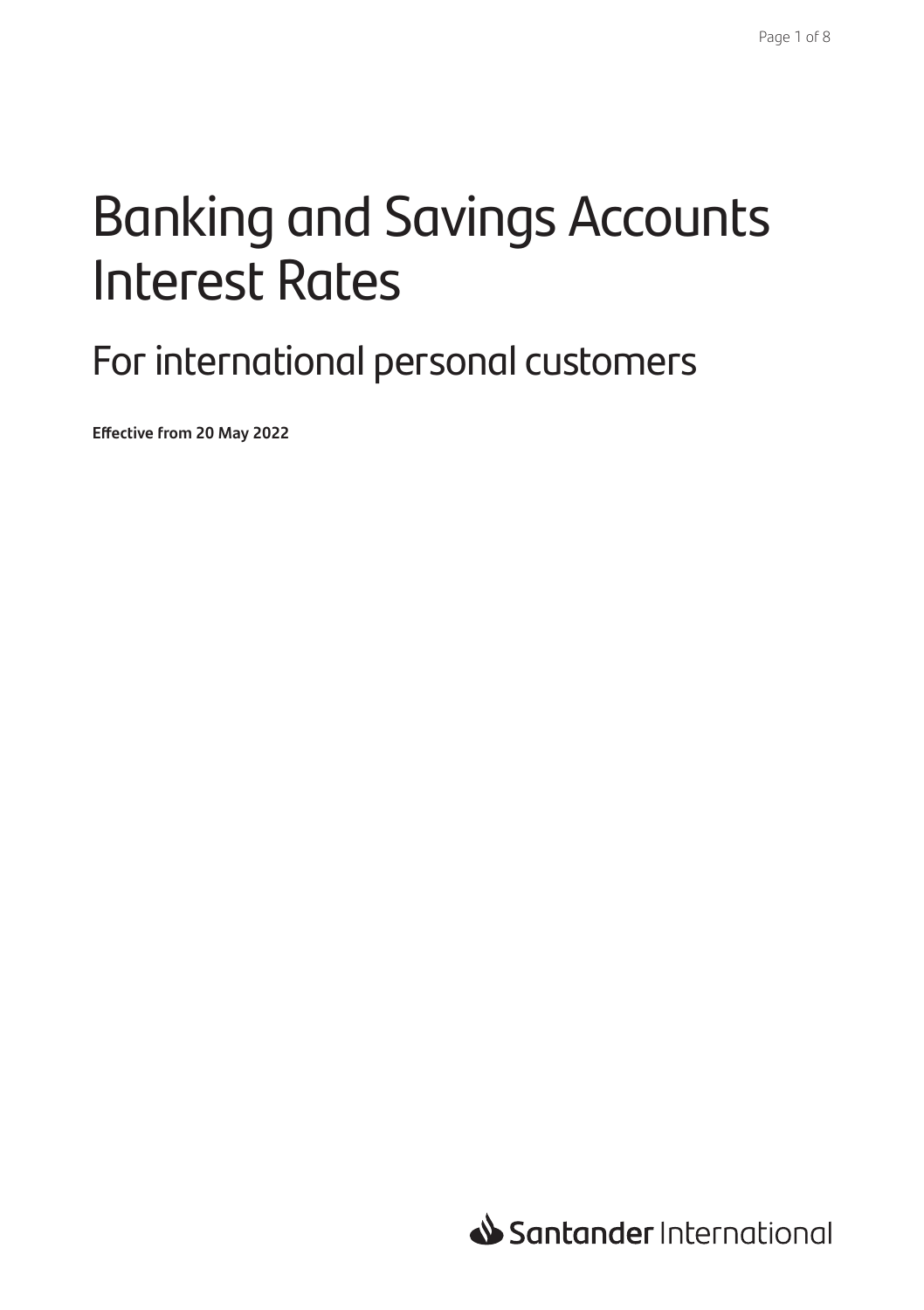## **Banking Accounts**

### **Gold Bank Account**

The Gold Bank Account is a flexible bank account that offers tiered interest rates and easy access to your money. It can be held in Sterling, Euro and US Dollar currencies and is accompanied by a Gold Visa debit card.

**Sterling** – Interest rates are effective from 01 February 2021

| Minimum balance<br>to earn interest rate | Gross rate p.a. (variable)<br>Interest paid quarterly | Annual Equivalent Rate (AER)<br>(variable) |
|------------------------------------------|-------------------------------------------------------|--------------------------------------------|
| $£0 - £74.999$                           | $0.00\%$                                              | $0.00\%$                                   |
| £75,000 - £999,999                       | $0.00\%$                                              | $0.00\%$                                   |
| £1,000,000 £2,999,999                    | $0.15\%$ *                                            | $0.15\%$ *                                 |
| £3,000,000 +                             | $0.25\%$ *                                            | $0.25\%$ *                                 |

**Euro** – Interest rates are effective from 01 February 2021

| Minimum balance<br>to earn interest rate | Gross rate p.a. (variable)<br>Interest paid quarterly | Annual Equivalent Rate (AER)<br>(variable) |
|------------------------------------------|-------------------------------------------------------|--------------------------------------------|
| €0 – €74.999                             | $0.00\%$                                              | 0.00%                                      |
| €75,000 - €999,999                       | $-0.75\%$                                             | $-0.75%$                                   |
| $€1,000,000 +$                           | $-0.75\%$ *                                           | $-0.75\%$ *                                |

**US Dollar** – Interest rates are effective from 01 February 2021

| Minimum balance<br>to earn interest rate | Gross rate p.a. (variable)<br>Interest paid quarterly | Annual Equivalent Rate (AER)<br>(variable) |
|------------------------------------------|-------------------------------------------------------|--------------------------------------------|
| $$0 - $74,999$                           | $0.00\%$                                              | 0.00%                                      |
| $$75,000 - $999,999$                     | $0.00\%$                                              | 0.00%                                      |
| $$1,000,000 +$                           | $0.00\%$ *                                            | $0.00\%$ *                                 |

**Interest rates may vary.** AER stands for Annual Equivalent Rate and shows what the interest rate would be if we paid interest and added it to your account each year. The gross rate is the rate payable where interest is paid without the deduction of tax. If a negative interest rate applies to your account, this will be calculated on the same basis as credit interest.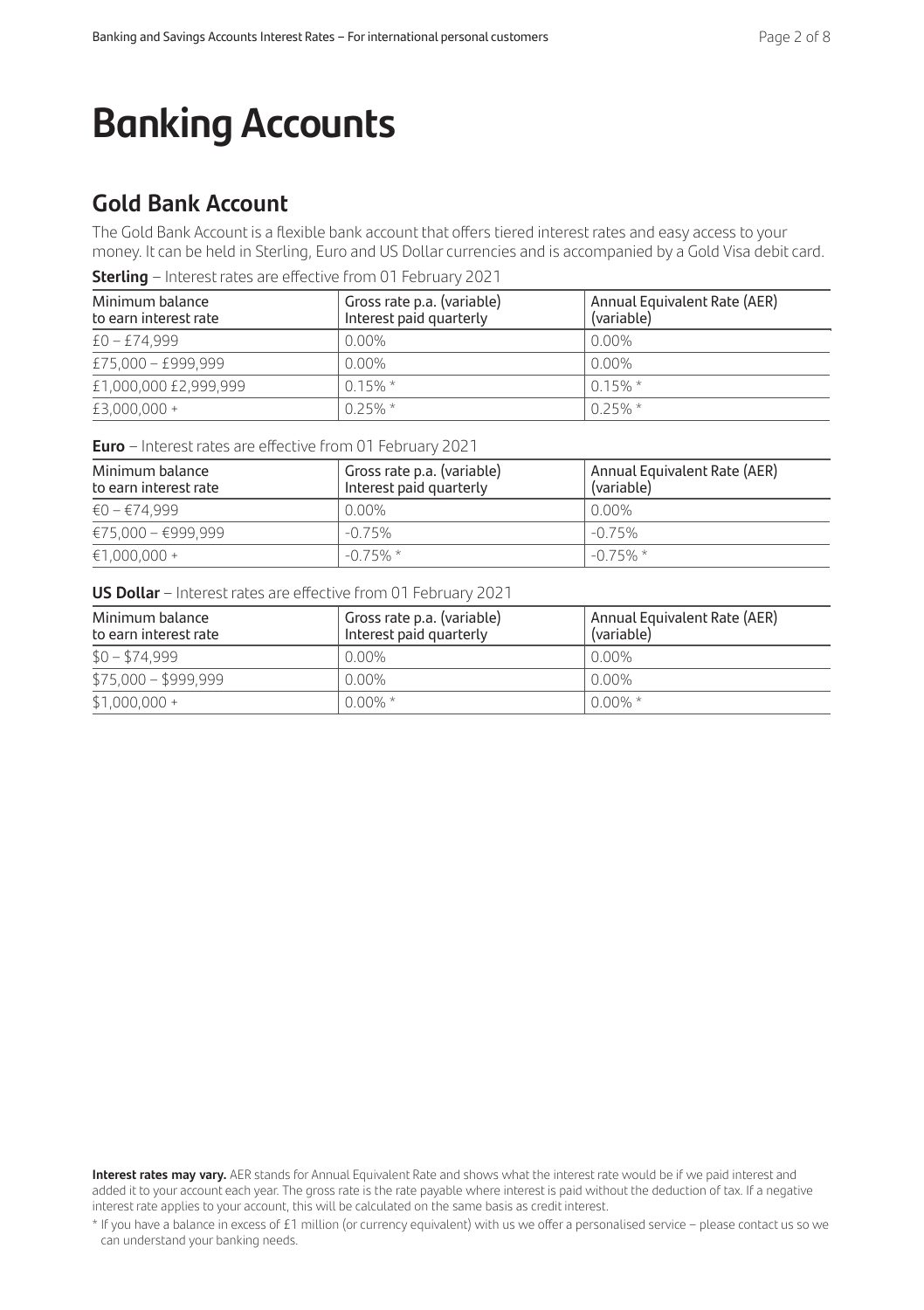## **Savings Accounts**

### **Call Account**

The Call Account requires no notice for making withdrawals and offers unlimited access to your money, in Sterling, Euro or US Dollar currencies. Interest is credited quarterly.

**Sterling** – Interest rates are effective from 01 June 2016

| Minimum balance<br>to earn interest rate | Gross rate p.a. (variable)<br>Interest paid quarterly | Annual Equivalent Rate (AER)<br>(variable) |
|------------------------------------------|-------------------------------------------------------|--------------------------------------------|
| $£0 - £74.999$                           | $0.00\%$                                              | 0.00%                                      |
| £75,000 - £999,999                       | $0.00\%$                                              | 0.00%                                      |
| $£1,000,000+$                            | $0.00\% *$                                            | $0.00\% *$                                 |

| Minimum balance<br>to earn interest rate | Gross rate p.a. (variable)<br>Interest paid quarterly | Annual Equivalent Rate (AER)<br>(variable) |
|------------------------------------------|-------------------------------------------------------|--------------------------------------------|
| €0 – €74.999                             | $0.00\%$                                              | 0.00%                                      |
| €75.000 - €999.999                       | $-0.75%$                                              | $-0.75%$                                   |
| $€1.000.000 +$                           | $-0.75\%$ *                                           | $-0.75\%$ *                                |

#### **US Dollar** – Interest rates are effective from 19 June 2017

| Minimum balance<br>to earn interest rate | Gross rate p.a. (variable)<br>Interest paid quarterly | Annual Equivalent Rate (AER)<br>(variable) |
|------------------------------------------|-------------------------------------------------------|--------------------------------------------|
| $$0 - $74,999$                           | $0.00\%$                                              | 0.00%                                      |
| $$75.000 - $999.999$                     | $0.00\%$                                              | 0.00%                                      |
| $$1,000,000 +$                           | $0.00\%$ *                                            | $0.00\% *$                                 |

**Interest rates may vary.** AER stands for Annual Equivalent Rate and shows what the interest rate would be if we paid interest and added it to your account each year. The gross rate is the rate payable where interest is paid without the deduction of tax. If a negative interest rate applies to your account, this will be calculated on the same basis as credit interest.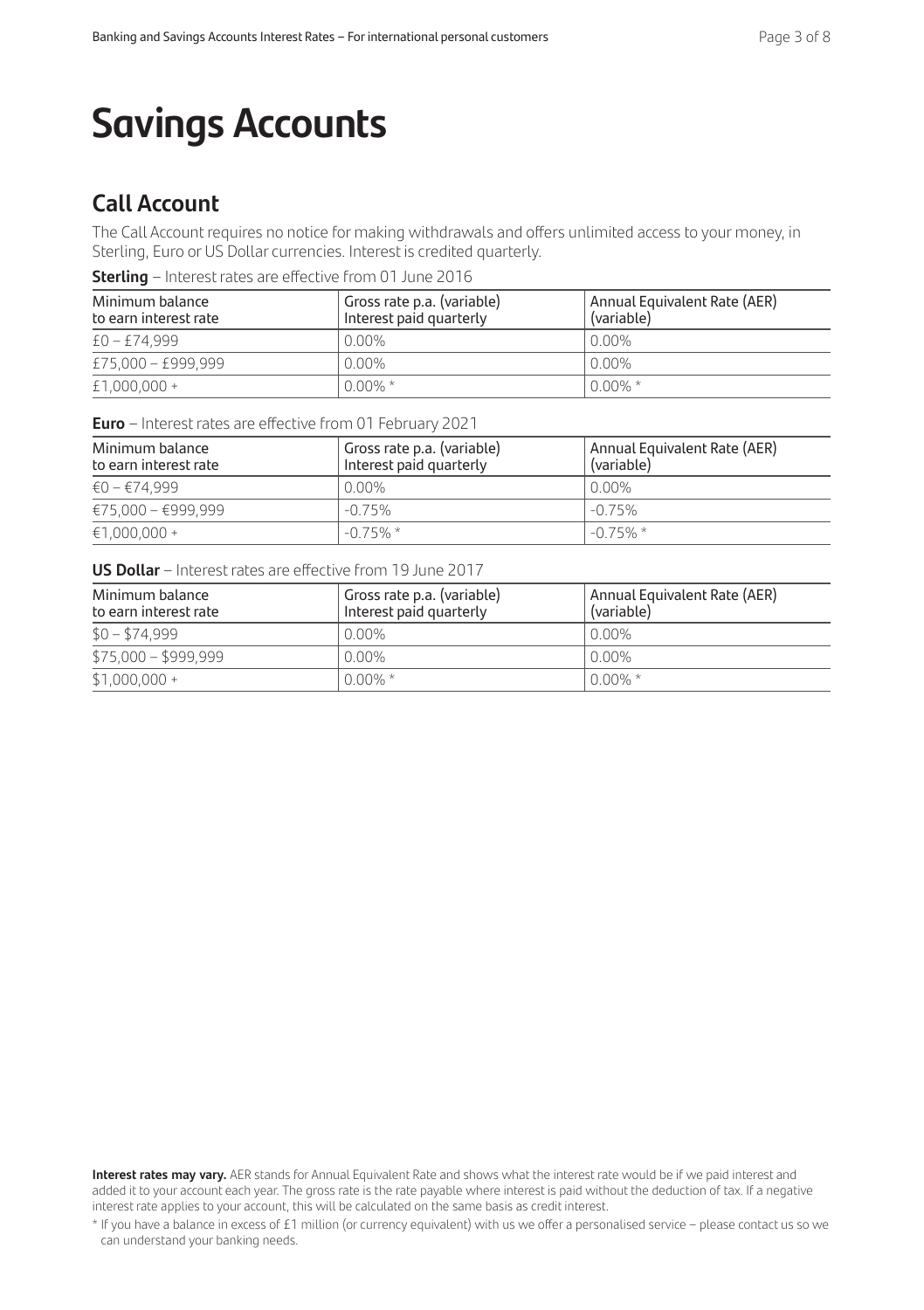### **Notice Account**

A variable rate savings account which requires written notice for any withdrawals. Available in Sterling and US Dollar currencies with a range of notice periods to choose from. Interest is paid quarterly.

#### **31 Day Notice Account**

| Sterling - 31 days' notice is required for withdrawal. Interest rates are effective from 20 May 2022 |  |
|------------------------------------------------------------------------------------------------------|--|
|------------------------------------------------------------------------------------------------------|--|

| Minimum opening balance                  | £25.000                                               |                                            |
|------------------------------------------|-------------------------------------------------------|--------------------------------------------|
| Minimum balance<br>to earn interest rate | Gross rate p.a. (variable)<br>Interest paid quarterly | Annual Equivalent Rate (AER)<br>(variable) |
| £25,000 - £74,999                        | 0.05%                                                 | 0.05%                                      |
| £75,000 - £999,999                       | 0.65%                                                 | 0.65%                                      |
| $£1,000,000+$                            | $0.75\%$ *                                            | $0.75\%$ *                                 |

| <b>US Dollar</b> – 31 days' notice is required for withdrawal. Interest rates are effective from 20 May 2022 |
|--------------------------------------------------------------------------------------------------------------|
|--------------------------------------------------------------------------------------------------------------|

| Minimum opening balance                  | \$25,000                                              |                                            |
|------------------------------------------|-------------------------------------------------------|--------------------------------------------|
| Minimum balance<br>to earn interest rate | Gross rate p.a. (variable)<br>Interest paid quarterly | Annual Equivalent Rate (AER)<br>(variable) |
| $$25,000 - $74,999$                      | 0.05%                                                 | 0.05%                                      |
| $$75,000 - $999,999$                     | 0.25%                                                 | 0.25%                                      |
| $$1,000,000 +$                           | $0.50\%$ *                                            | $0.50\%$ *                                 |

#### **95 Day Notice Account**

**Sterling** – 95 days' notice is required for withdrawal. Interest rates are effective from 20 May 2022

| Minimum opening balance                  | £25.000                                               |                                            |
|------------------------------------------|-------------------------------------------------------|--------------------------------------------|
| Minimum balance<br>to earn interest rate | Gross rate p.a. (variable)<br>Interest paid quarterly | Annual Equivalent Rate (AER)<br>(variable) |
| £25,000 - £74,999                        | 0.10%                                                 | 0.10%                                      |
| £75,000 - £999,999                       | 0.75%                                                 | 0.75%                                      |
| $£1,000,000+$                            | $0.85\%$ *                                            | $0.85\%$ *                                 |

**US Dollar** – 95 days' notice is required for withdrawal. Interest rates are effective from 20 May 2022

| Minimum opening balance                  | \$25,000                                              |                                            |  |
|------------------------------------------|-------------------------------------------------------|--------------------------------------------|--|
| Minimum balance<br>to earn interest rate | Gross rate p.a. (variable)<br>Interest paid quarterly | Annual Equivalent Rate (AER)<br>(variable) |  |
| $$25,000 - $74,999$                      | 0.10%                                                 | 0.10%                                      |  |
| $$75,000 - $999,999$                     | 0.50%                                                 | 0.50%                                      |  |
| $$1,000,000 +$                           | $0.75\%$ *                                            | $0.75\%$ *                                 |  |

**Interest rates may vary.** AER stands for Annual Equivalent Rate and shows what the interest rate would be if we paid interest and added it to your account each year. The gross rate is the rate payable where interest is paid without the deduction of tax. If a negative interest rate applies to your account, this will be calculated on the same basis as credit interest.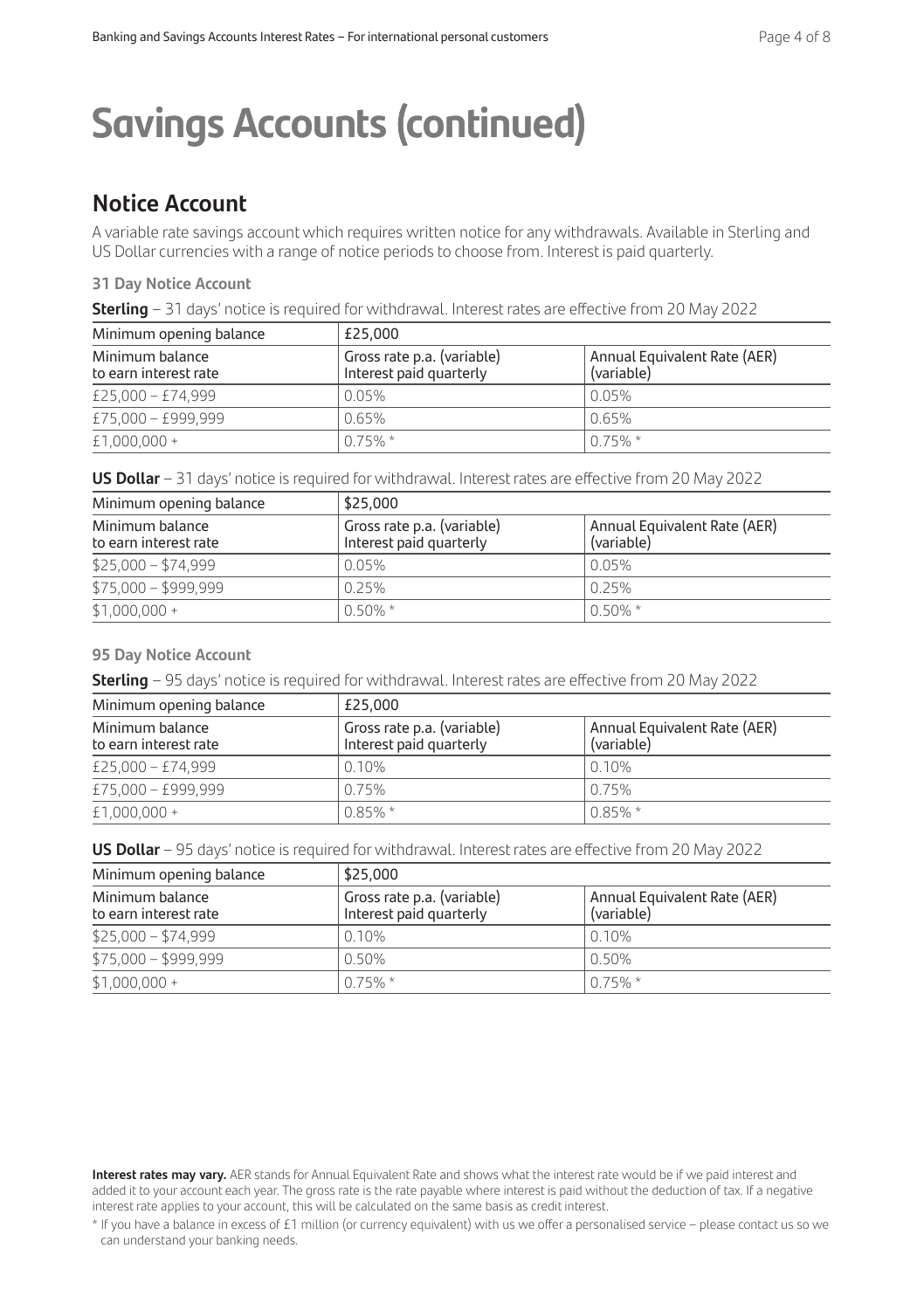### **Fixed Deposit Contracts**

Fixed Deposit Contracts allow you to fix your money at an agreed interest rate for a set period of time. Please note withdrawals are not permitted on our Fixed Deposit Contracts before maturity. Your initial deposit will be paid into a Call Account which we will automatically open for you.

The Fixed Deposit Contracts are available in Sterling and US Dollars. Interest is paid on maturity for 3 Month and 6 Month contracts and monthly, annually or on maturity for 12 Month, 18 Month and 24 Month contracts.

#### **3 Month Fixed Deposit Contract**

Interest is paid on maturity.

**Sterling** – Interest rates are effective from 01 April 2022

| Minimum opening balance                  | £25.000    |                                 |  |
|------------------------------------------|------------|---------------------------------|--|
| Minimum balance<br>to earn interest rate | Gross rate | Annual Equivalent Rate<br>(AER) |  |
| £25,000 - £74,999                        | 0.25%      | 0.25%                           |  |
| £75,000 - £999,999                       | 0.25%      | 0.25%                           |  |
| $£1,000,000+$                            | $0.25\%$ * | $1025\%$ *                      |  |

#### **US Dollar** – Interest rates are effective from 01 April 2022

| Minimum opening balance                  | \$25,000   |                                 |  |
|------------------------------------------|------------|---------------------------------|--|
| Minimum balance<br>to earn interest rate | Gross rate | Annual Equivalent Rate<br>(AER) |  |
| $$25,000 - $74,999$                      | 0.25%      | 0.25%                           |  |
| $$75,000 - $999,999$                     | 0.25%      | 0.25%                           |  |
| $$1,000,000 +$                           | $0.25\%$ * | $0.25\% *$                      |  |

#### **6 Month Fixed Deposit Contract**

Interest is paid on maturity.

**Sterling** – Interest rates are effective from 20 May 2022

| Minimum opening balance                  | £25.000                                       |            |  |
|------------------------------------------|-----------------------------------------------|------------|--|
| Minimum balance<br>to earn interest rate | Annual Equivalent Rate<br>Gross rate<br>(AER) |            |  |
| £25,000 - £74,999                        | 0.25%                                         | 025%       |  |
| £75.000 +                                | $0.95\%$ *                                    | $0.95\%$ * |  |

#### **US Dollar** – Interest rates are effective from 20 May 2022

| Minimum opening balance                  | \$25,000                                      |            |  |
|------------------------------------------|-----------------------------------------------|------------|--|
| Minimum balance<br>to earn interest rate | Annual Equivalent Rate<br>Gross rate<br>(AER) |            |  |
| $$25,000 - $74,999$                      | 0.25%                                         | 0.25%      |  |
| $$75,000 +$                              | $0.80\%$ *                                    | $0.80\%$ * |  |

**Interest rates may vary.** AER stands for Annual Equivalent Rate and shows what the interest rate would be if we paid interest and added it to your account each year. The gross rate is the rate payable where interest is paid without the deduction of tax. If a negative interest rate applies to your account, this will be calculated on the same basis as credit interest.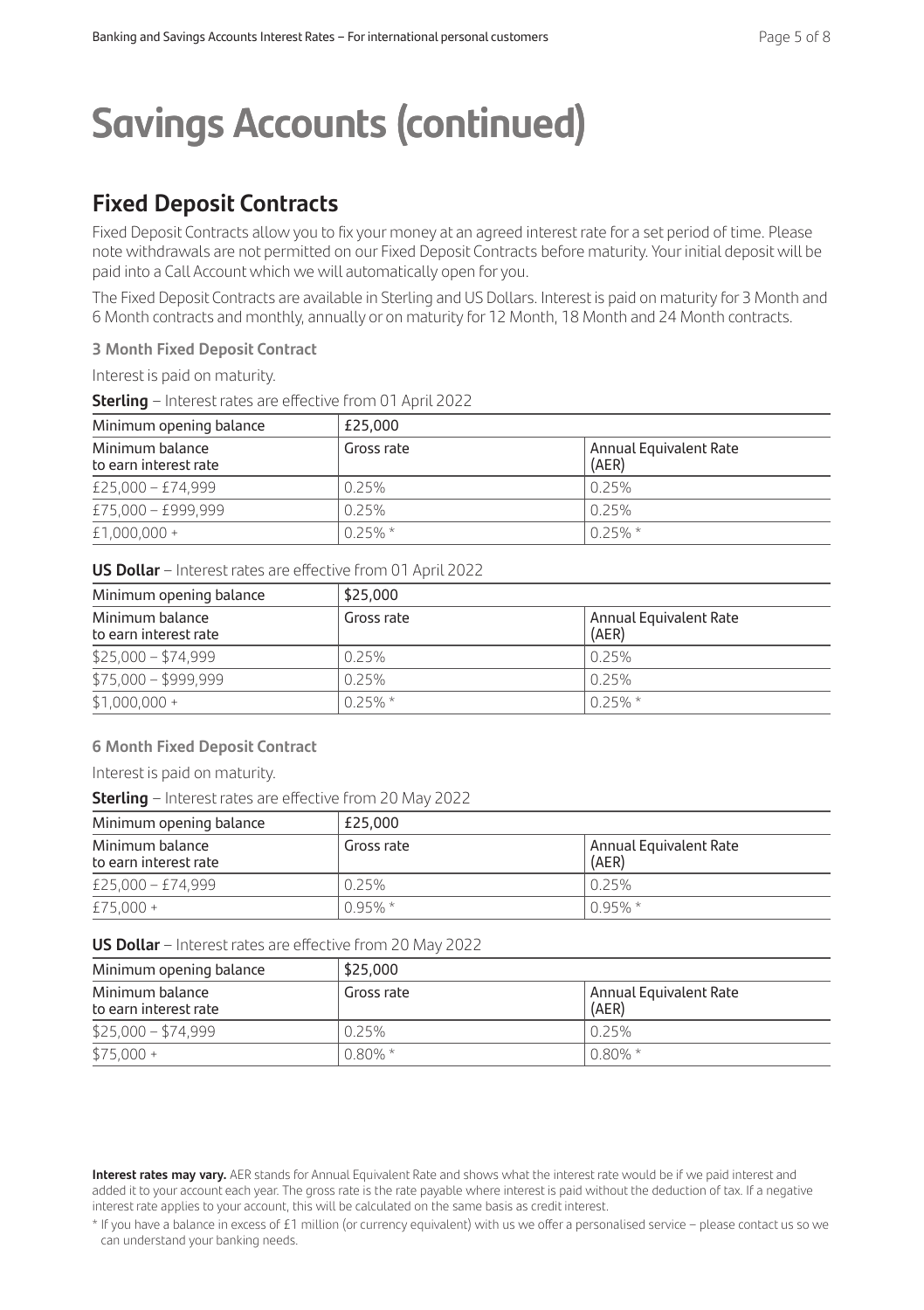#### **12 Month Fixed Deposit Contract**

Interest can be paid monthly, annually or on maturity. Interest cannot be added to the original amount deposited and must be paid into the associated Call Account held with us.

| <b>Sterling</b> - Interest rates are effective from 20 May 2022 |  |  |
|-----------------------------------------------------------------|--|--|
|-----------------------------------------------------------------|--|--|

| Minimum opening balance                  | £25.000    |                                 |  |
|------------------------------------------|------------|---------------------------------|--|
| Minimum balance<br>to earn interest rate | Gross rate | Annual Equivalent Rate<br>(AER) |  |
| £25,000 - £74,999                        | 1.00%      | 1.00%                           |  |
| £75,000 - £999,999                       | 1 25%      | 1 25%                           |  |
| £1,000,000 +                             | $140\%$ *  | $140%$ *                        |  |

**US Dollar** – Interest rates are effective from 20 May 2022

| Minimum opening balance                  | \$25,000   |                                 |  |
|------------------------------------------|------------|---------------------------------|--|
| Minimum balance<br>to earn interest rate | Gross rate | Annual Equivalent Rate<br>(AER) |  |
| $$25,000 - $74,999$                      | 1.00%      | 1.00%                           |  |
| $$75.000 - $999.999$                     | 1.25%      | 125%                            |  |
| $$1,000,000 +$                           | $1.40\%$ * | $1.40\%$ *                      |  |

#### **18 Month Fixed Deposit Contract**

Interest can be paid monthly, annually or on maturity. Interest cannot be added to the original amount deposited and must be paid into the associated Call Account held with us.

**Sterling** – Interest rates are effective from 20 May 2022

| Minimum balance to earn | Interest paid monthly or annually |                                 | Interest paid on maturity |                                 |
|-------------------------|-----------------------------------|---------------------------------|---------------------------|---------------------------------|
| interest rate           | Gross rate                        | Annual Equivalent<br>Rate (AER) | Gross rate                | Annual Equivalent<br>Rate (AER) |
| £25,000 - £74,999       | 1.05%                             | 1.05%                           | 1.05%                     | 1.05%                           |
| £75,000 - £999,999      | 1.30%                             | 1.30%                           | 1.30%                     | 1.30%                           |
| $£1,000,000+$           | $1.45\%$ *                        | $1.45\%$ *                      | $1.45\%$ *                | $1.44\%$ *                      |

**Interest rates may vary.** AER stands for Annual Equivalent Rate and shows what the interest rate would be if we paid interest and added it to your account each year. The gross rate is the rate payable where interest is paid without the deduction of tax. If a negative interest rate applies to your account, this will be calculated on the same basis as credit interest.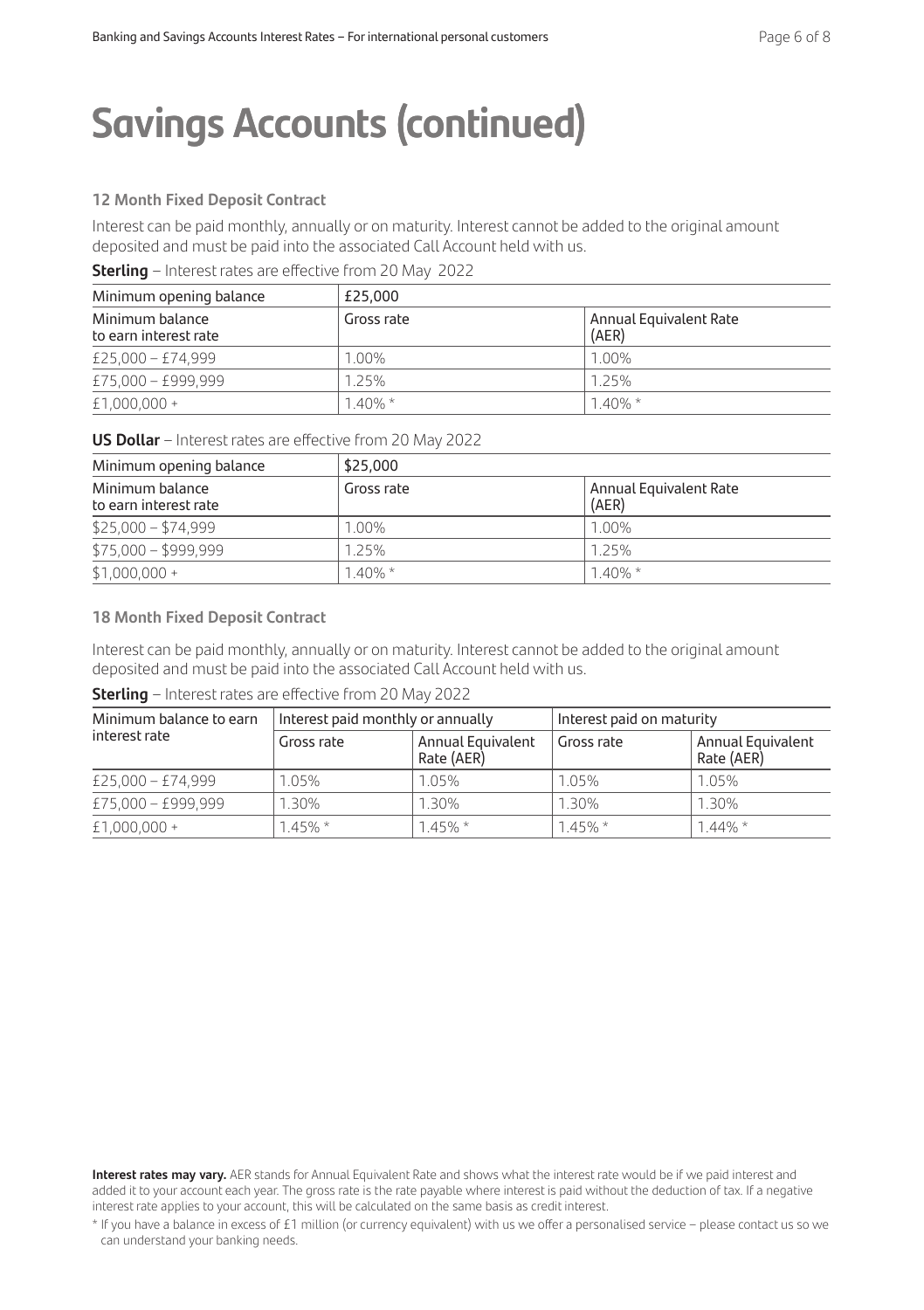#### **24 Month Fixed Deposit Contract**

Interest can be paid monthly, annually or on maturity. Interest cannot be added to the original amount deposited and must be paid into the associated Call Account held with us.

#### **Sterling** – Interest rates are effective from 20 May 2022

| Minimum balance to earn | Interest paid monthly or annually |                                 | Interest paid on maturity |                                 |
|-------------------------|-----------------------------------|---------------------------------|---------------------------|---------------------------------|
| interest rate           | Gross rate                        | Annual Equivalent<br>Rate (AER) | Gross rate                | Annual Equivalent<br>Rate (AER) |
| £25,000 - £74,999       | 1.25%                             | 1.25%                           | 1.25%                     | 1.24%                           |
| £75,000 - £999,999      | 1.35%                             | 1.35%                           | 1.35%                     | 1.34%                           |
| £1,000,000 +            | $1.50\%$ *                        | $1.50\%$ *                      | $1.50\%$ *                | $1.49\% *$                      |

**US Dollar** – Interest rates are effective from 20 May 2022

| Minimum balance to earn | Interest paid monthly or annually |                                        | Interest paid on maturity |                                 |
|-------------------------|-----------------------------------|----------------------------------------|---------------------------|---------------------------------|
| interest rate           | Gross rate                        | <b>Annual Equivalent</b><br>Rate (AER) | Gross rate                | Annual Equivalent<br>Rate (AER) |
| $$25,000 - $74,999$     | 1.10%                             | 1.10%                                  | 1.10%                     | 1.09%                           |
| $$75,000 - $999,999$    | 1.35%                             | 1.35%                                  | 1.35%                     | 1.34%                           |
| $$1,000,000 +$          | $1.50\%$ *                        | $1.50\%$ *                             | $1.50\%$ *                | $1.49\%$ *                      |

**Interest rates may vary.** AER stands for Annual Equivalent Rate and shows what the interest rate would be if we paid interest and added it to your account each year. The gross rate is the rate payable where interest is paid without the deduction of tax. If a negative interest rate applies to your account, this will be calculated on the same basis as credit interest.